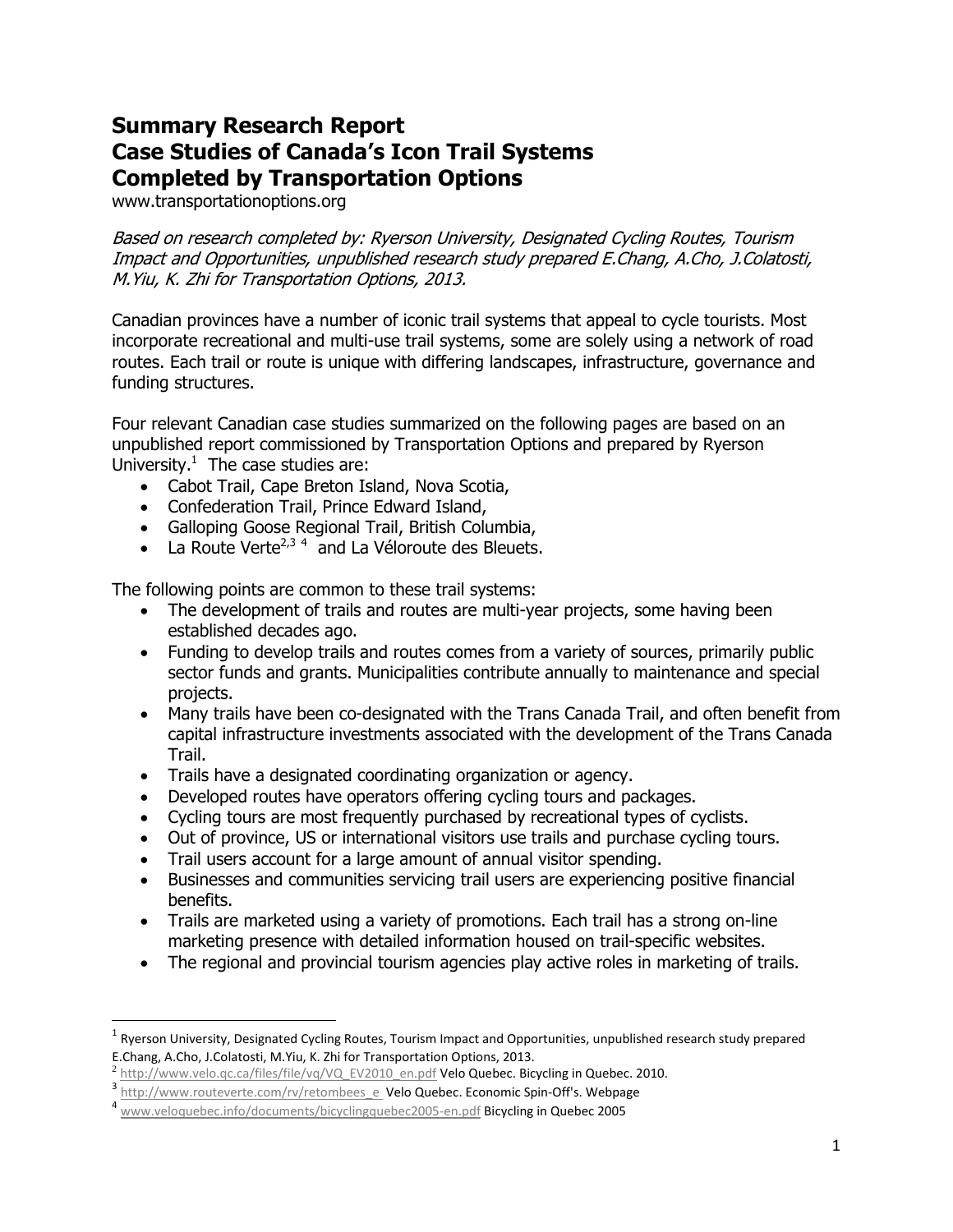# **Cabot Trail, Cape Breton, Nova Scotia**

#### **Description**

- The Cabot Trail is a 300 km loop highway road route located in Cape Breton, Nova Scotia.
- The Trail is world renowned for its beautiful scenic ocean views and also provides visitors a way to experience the unique Gaelic and Acadian cultures in Nova Scotia.
- Although not designated as a cycling route the Trail has been deemed one of the world's top ten cycling destinations by Lonely Planet.

## **Trail Funding & Development**

- Trail development was originally funded by the Government of Canada and organized by the Cabot Trail Working Association, a non-profit organization.
- The Cabot Trail Working Association has been successful raising funds to improve viewplanes in strategic trail locations and enhance general information signage.
- Beginning in 2010 and ongoing is the Cabot Trail Facade and Streetscape Program, with the primary purpose of encouraging the growth and long-term economic spinoff for the communities near the trail area. The fund provides a 50% cost-sharing incentive to allow accommodation and retail owners to renovate their storefront, increasing curb side appeal for trail users. This program is funded by business participants, Enterprise Cape Breton Corporation, Nova Scotia Economic and Rural Development and Tourism for a total of \$1.5 million to date. The Trail working group, community, municipal and regional partners play a role in overseeing program.

#### **Demographics of Users and Tours**

- Cycling tour packages are sold primarily to recreational cyclists, followed by touring and expert cyclists, and lastly family and leisure travellers.
- Equal numbers of female and male visitors aged 46-55 years of age purchase cycling tour packages.
- Tour packages are primarily purchased by international travellers, mainly from the United States, with a few from Australia and the United Kingdom; 30% of packages are purchased from visitors within Canada; only 2-4% of locals within the province buy packages. The most popular cycling packages are for 5 days and 4 nights.

## **Marketing the Cabot Trail**

- The Cabot Trail is actively promoted as a destination for cycle, motorcycle and auto tours by Nova Scotia Tourism.
- The Cabot Trail does most of its promotional and marketing initiatives on-line; however the route is also marketed through magazine ads, newsletters (American Bicyclist) and Facebook.
- Tour companies do additional promotions selling cycling tour packages.

## **Tourism and Economic Benefits**

- In 2010, 2% or 40,000 visitors cycled while in Nova Scotia and they spent an average of approximately \$98 per person per day during their visit.
- Businesses associated with the Cape Breton facade improvement experienced an average 15-20% increase in business traffic and revenue, some businesses experienced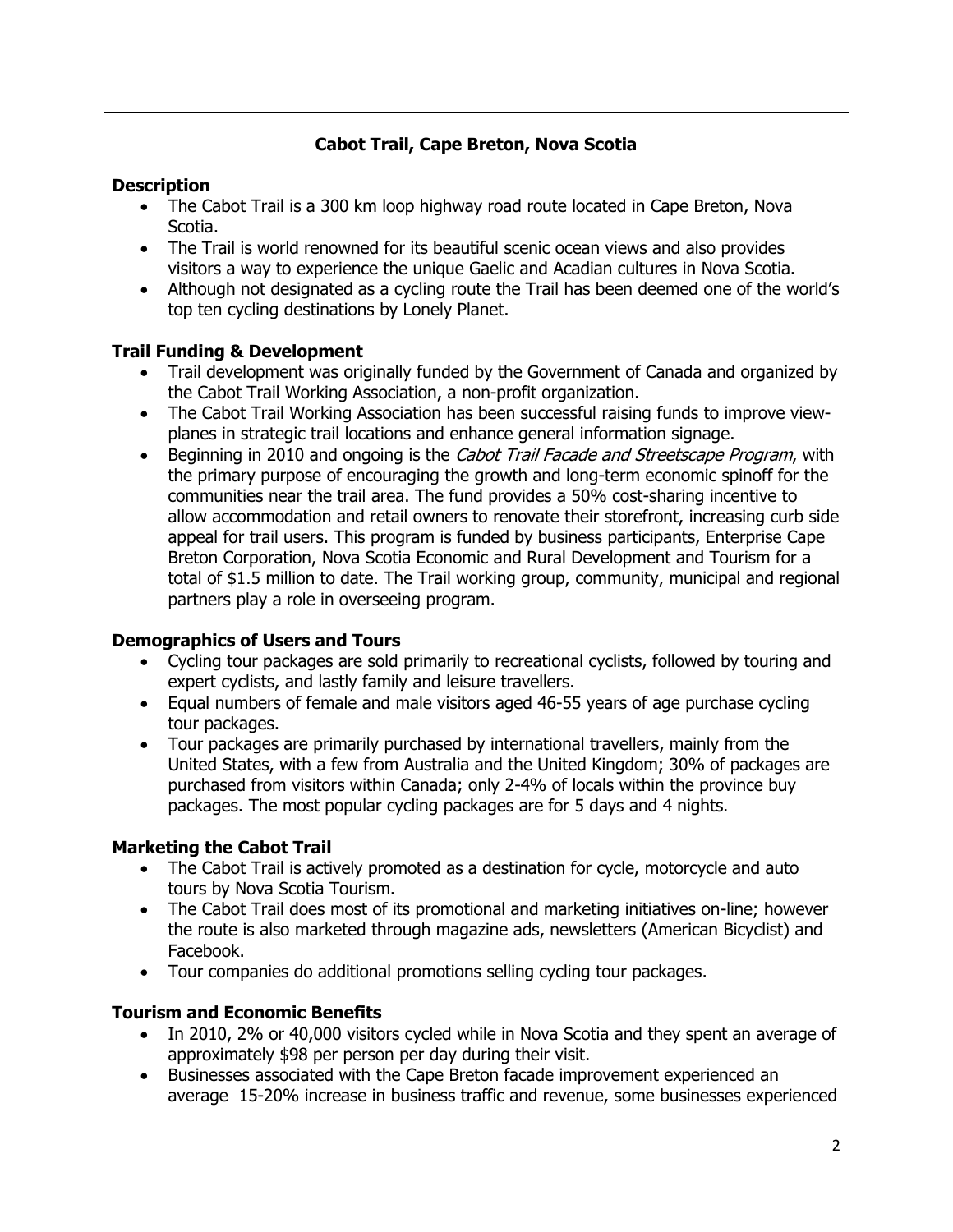a 50% increase in business traffic and revenue.

 A 2005 study of 18 Nova Scotia tour companies found the estimated total revenue from cycling tours during a 7 week period was over \$1.23 million.

## **Confederation Trail, Prince Edward Island**

#### **Description**

- This 400 km converted recreational rail trail transverses Prince Edward Island (PEI) and is a part of the Trans Canada Trail.
- The multi-use trail is primarily rolled hard packed stone dust surface and is extremely popular with cyclists.
- There are many villages, attractions and services lining or within close proximity of the trail.

#### **Trail Funding & Development**

- The Confederation Trail is part of the Trans Canada Trail and as such has received funding from the Government of Canada, through the Tourism division of Atlantic Canada Opportunities Agency.
- With a \$1 million donation from the W. Garfield Weston Foundation and an additional \$400,000 from Trans Canada Trail, an additional 30 kilometers stretch will be completed in 2014.

#### **Demographics of Users and Tours**

- Recreational cyclists purchase the most cycling tour packages, most travelling as couples, followed by families and then singles. Competitive cyclists are the least likely to purchase cycling tour packages on this trail. Tour purchasers are primarily 46-55 years of age with an equal split between females and males.
- 45% of tours are purchased by international visitors, 40% by residents within Canada, and only 15% by locals within the province.
- The most popular cycling packages are 5 days and 4 nights long. Peak tour months are June, July and August.

## **Marketing the Confederation Trail**

- The Confederation Trail is actively promoted as a cycling destination by Prince Edward Island Tourism
- In 2011, the Government of Canada, through the Tourism division of Atlantic Canada Opportunities Agency plus provincial and regional partners provided \$340,000 to fund an initiative to provide marketing funds to Atlantic Canada Trail Association to promote east coast trails as tourism and recreation destinations.
- Tour companies actively promote cycle package sales.

## **Tourism and Economic Benefits**

- Of a total of 33,081 trail trips captured at three survey locations on the Confederation Trail between June to September 2012, 63% or 20,864 trips were made by cyclists. 59% of all trail users were estimated to be visitors to the province.
- 29% of the total amount spent on the visitor's duration of the trip is attributed to trail related businesses and activities. Businesses within 30 minutes of the trail received 25%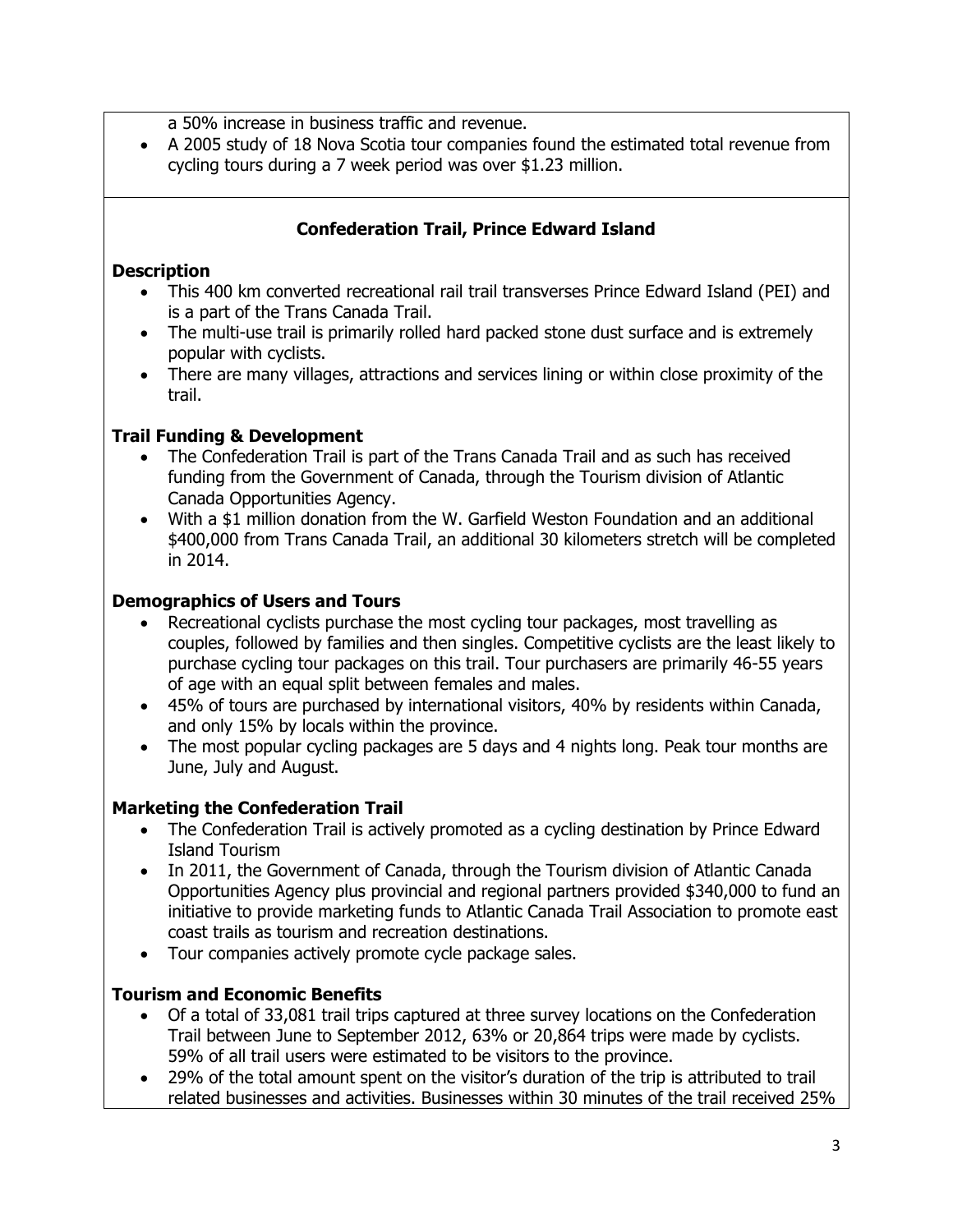of total visitor spending on trail related activities.

- Of trail users total spending estimated at \$2,757,995 in 2012, \$2.1 million was generated within 30 minutes of the trail, and cyclists spending contributed 68% to that total amount.
- Of total spending 27% was generated from accommodations and camping, 21% from restaurants, 13% from recreation and entertainment, 31% from general transportation, and 8% from other expenditures.
- Studies show that 59% of PEI visitors used the Confederation Trail, including 45% of international visitors.
- Prior to arriving at PEI, between 60-69% of visitors from other provinces planned to use the trail.

## **Galloping Goose Regional Trail, British Columbia**

#### **Description**

- This multi-use 55km rail trail runs from Victoria to Sooke, on Vancouver Island.
- Trail users are able to experience and enjoy a variety of scenery from urban to rural to wilderness.
- Galloping Goose is able to differentiate itself from other trails in Canada because the climate on Vancouver Island makes it usable all year around.
- The Trail first opened in 1987 and is now a part of the Trans Canada Trail system.
- The Trail connects to the 33km Lochside Regional Trail that goes from Victoria area north to Swartz Bay, the primary ferry terminal to Vancouver Island.

#### **Trail Funding & Development**

- Capital Regional District (CRD) Regional Parks division constructs, operates and maintains Galloping Goose Trail.
- CRD takes the primary role in accessing funds for the Galloping Goose Trail. Funds come from a variety of funding partners and sources including: municipalities, lottery funds, TransLink, BC crown corporations, the federal government, Cycling BC, British Columbia Cycling Coalition, BC Parks Partnership and Donations Program, Boys & Girls Clubs, and the Ministry of the Environment.
- In 2011, parking fees for BC Parks were removed, decreasing revenue that previously had helped offset the costs of park services for visitors.
- In recent years the Galloping Goose Trail has faced funding challenges with insufficient funding affecting route maintenance and postponing trail extensions.
- Galloping Goose Trail users are demanding more washrooms, water fountains and connections to the municipal bicycle lanes in cities.

#### **Demographics of Users and Tours**

- In 2012, an estimated 2 million trail users enjoyed the Galloping Goose Trail.
- Most visitors either biked to the Galloping Goose Trail or drove to the trail head and then cycled.
- Tour companies primary target markets are family and leisure cyclists are, followed by recreational and touring cyclists. Expert cyclists are least likely to purchase the cycling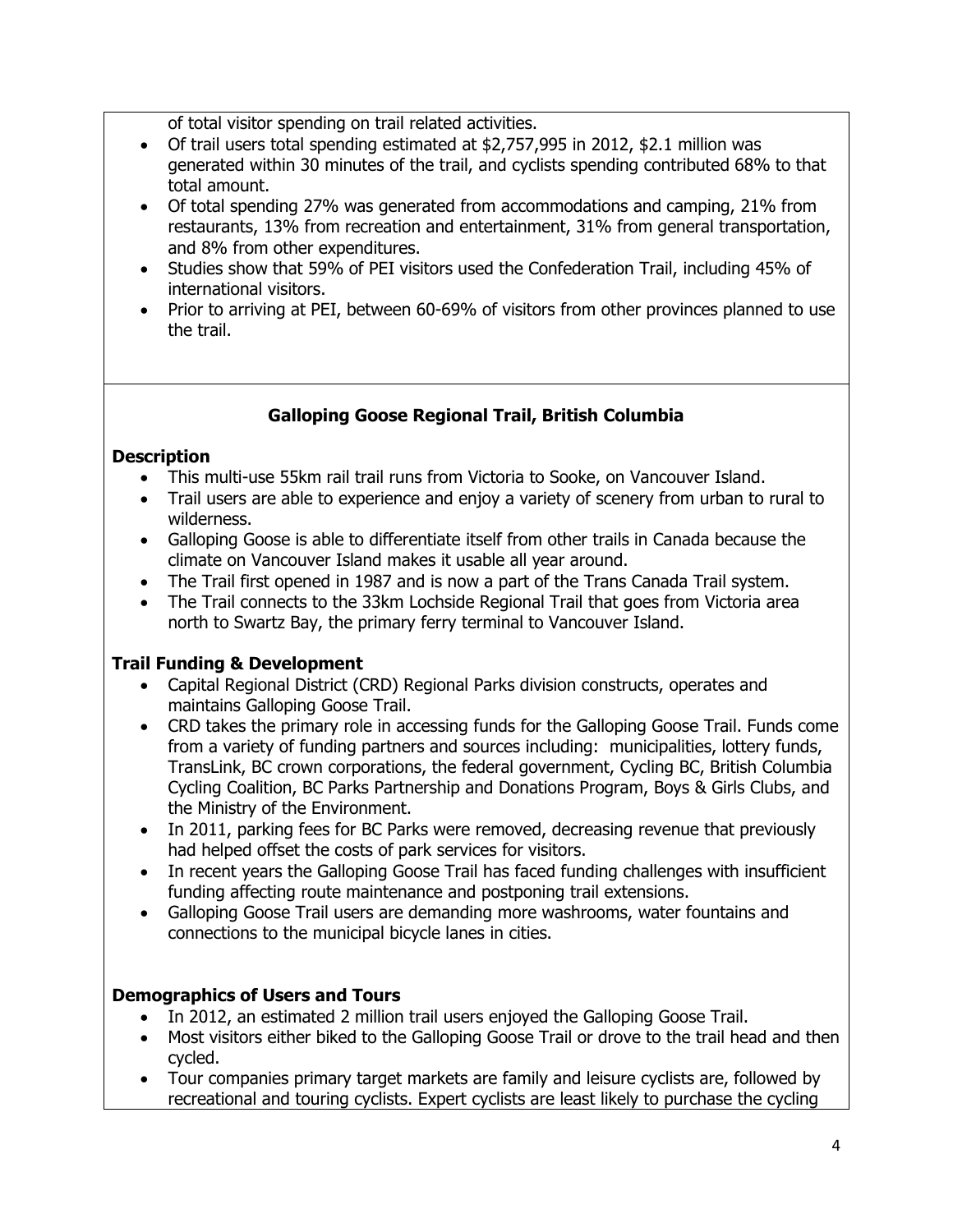tour packages.

- $\circ$  Families, followed by couples and singles are the most frequent purchasers of cycle tours with an equal level of female and males, most commonly aged 56-65 years of age.
- $\circ$  Majority of tour purchases come from within Canada (55%), followed by international visitors (40%) and BC residents (5%).
- o While tour operators offer tours of various durations, sales are 20% same day trips and 80% overnight (all accommodations are in hotels, motels and bed and breakfasts).

# **Marketing of the Galloping Goose Regional Trail**

- The trail is marketed through a variety of on-line sites and printed maps, including the Cycle Map & Guide Vancouver Island.
- Tour companies markets their cycling tour packages through company websites, visitor bureaus, and the Cycling BC association.

# **Tourism and Economic Benefits**

- Galloping Goose Trail tourism revenue consists of 35% accommodation and food services, 31% in transportation, 26% in retail services and 8% in other services.
- Galloping Goose Trail has reportedly increased revenue for nearby bike shops and coffee shops.
- In a 2012 report, the direct impact of economic benefits from bicycle sales, including parts and accessories, totals approximately \$140 million per year in the province.

# **La Route Verte and La Véloroute des Bleuets**

## **Description**

- La Route Verte is a 5,000 km bicycle network across the province of Quebec.
- La Véloroute des Bleuets is a 256 km regional cycling circuit, a part of La Route Verte and situated in the Saguenay–Lac-Saint-Jean area.

## **Trail Funding & Development**

- La Route Verte was made possible by partnerships and networks between The Ministry of Transport and Vélo Québec, with additional support from municipal and regional partners. The Ministry of Transport oversees the planning and development of the network segments on roads under its jurisdiction and acts as a link between on-site activities developed by Vélo Québec. \$290 million was invested in the Quebec bicycle network between 1996 and 2010.
- The funding models and partnerships for La Véloroute des Bleuets include federal and provincial government, plus First Nations communities, local municipal and regional partners in Saguenay-Lac-Saint-Jean.
	- $\circ$  \$6.9 million in non-repayable funding was allocated for the development La Véloroute des Bleuets.
	- $\circ$  In 2010, the annual financial contribution to La Véloroute des Bleuets by municipalities was a total of \$877,482. In the following amounts: \$198,262 was allocated towards maintenance; \$119,070 was to promotion and marketing; \$56,642 went towards the equipment and infrastructure to implement the Cycloguide and GPS system for Véloroute des Bleuets, providing trail users with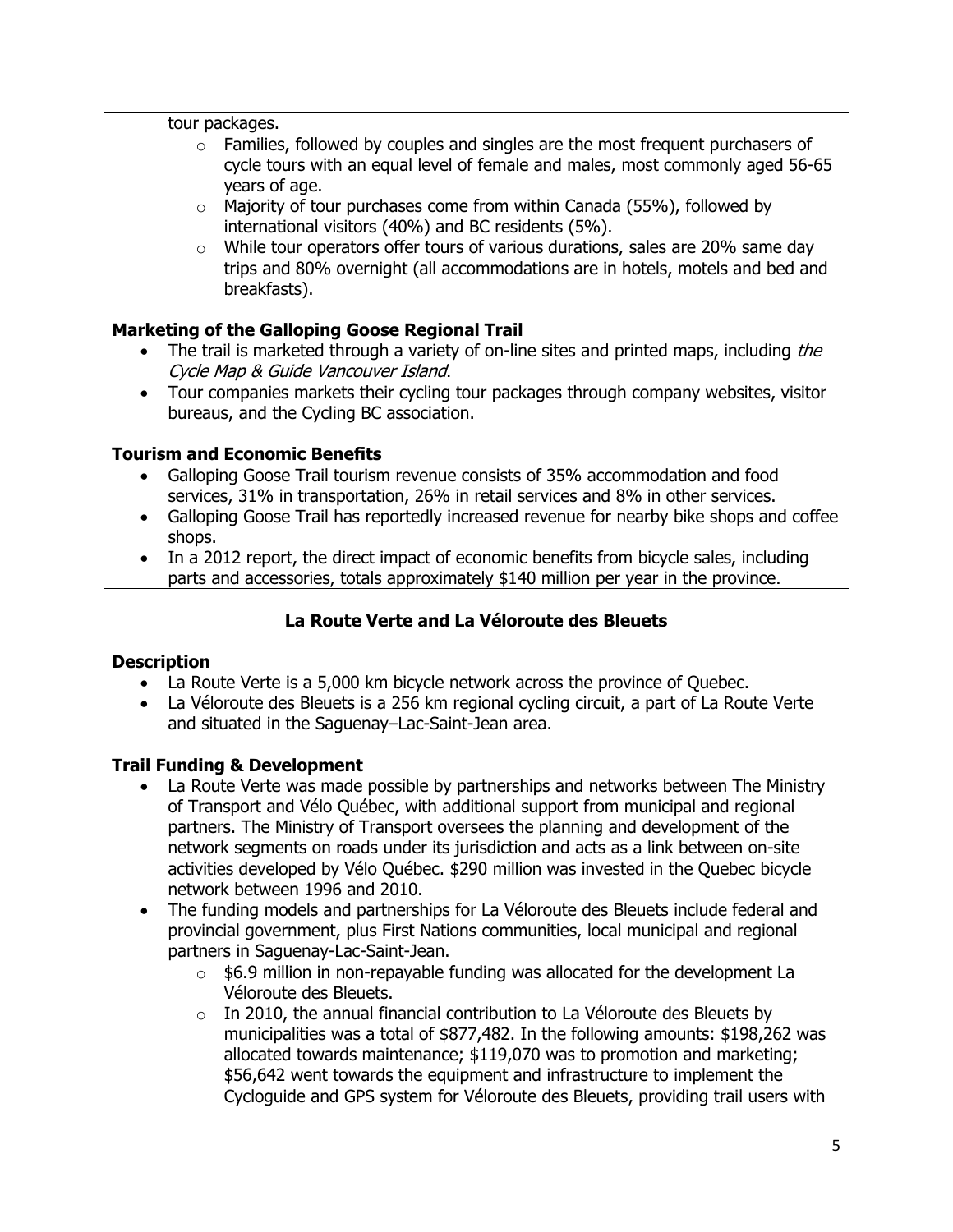routing information, plus information on communities and a range of service and tourism businesses located on or near the trail; \$181,000 was put towards creating new accommodations, specifically 26 new campsites for touring cyclists at Saint- Henri-de-Taillon, which is located 2km of the Véloroute des Bleuets.

 The Véloroute des Bleuets was awarded \$15,500 through a Community Diversification program to develop its 2010 to 2015 strategic plan.

## **Demographics of Users and Tours**

- A 2006 study conducted by Vélo Québec found that:
	- $\circ$  54% of the Quebec population between the ages of 6 and 74 identified themselves as cyclists, with the largest number of cyclists in the 18-24 age group.
	- o Out of the users of La Route Verte, 38% of the tourists were from outside of Québec.
	- $\circ$  Cyclists within Québec are well-educated and have high disposable incomes. 45% of cyclist are university graduates with 68% of cyclists with an annual income of more than \$40,000.
- Tour operator for the La Véloroute des Bleuets reports:
	- $\circ$  The highest number of tour packages are sold to recreational cyclists, followed by family/leisure cyclists and lastly the touring and expert cyclists.
	- $\circ$  Trail users that purchase tours are more likely to be travelling as couples, followed by families and then singles. Competitive cyclists are the least likely to purchase cycling tour packages.
	- $\circ$  Tour purchases are made by an equal number of female and male visitors, most commonly aged 46-55 years.
	- $\circ$  La Véloroute des Bleuets' cycle tour packages are purchased by residents from within the province at approximately 60%, 10% from within Canada and 30% are international visitors.
	- $\circ$  Approximately 50% of tours are multi-day and 50% are single day tours. The most popular length for a multi-day tour is for 5 days and 4 nights.
	- o July, August and September are peak months for tour operators.

## **Marketing La Route Verte and La Véloroute des Bleuets**

- To help market La Route Verte, improve visitor experience and increase visitor spending, Vélo Québec operates an accommodation certification program called 'Bienvenue Cyclistes!'. There are currently over 600 locations participating throughout the province.
- La Véloroute des Bleuets' representatives and tour operators have participated in international Adventure Travel Trade Association shows and in the Toronto and Quebec bicycle shows to promote the route and their tour packages.
- $\bullet$

 $\overline{\phantom{a}}$ 

# **Tourism and Economic Benefits**

- In 2000 Route Verte cyclists spent \$95.4 million. Vélo Québec estimates that this figure has grown to \$134 million annually since 2006.
- In a 2005 study by Vélo Québec<sup>5</sup>, it was determined the following in relation to the different types of cyclists and cycle tourists:

<sup>&</sup>lt;sup>5</sup> [www.veloquebec.info/documents/bicyclingquebec2005-en.pdf](http://www.veloquebec.info/documents/bicyclingquebec2005-en.pdf) **Bicycling in Quebec 2005**